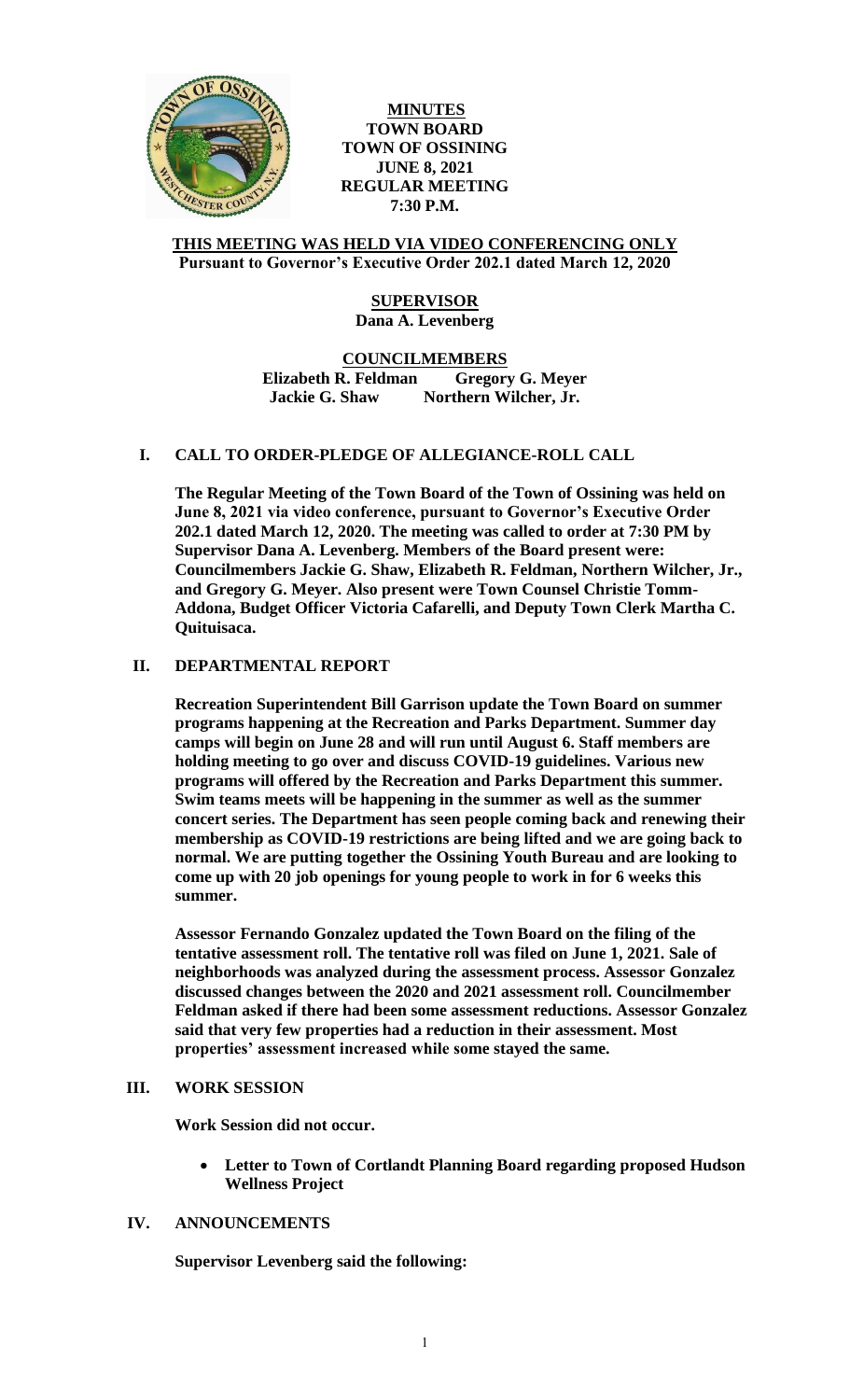**It has been super hot these past few days, so our Spray Park at Louis Engel Waterfront Park has seen lots and lots of use, which is great, because that's why it's there! So we are happy. Just a reminder to all those bringing children there: the Spray Park is open from noon to 7pm every day throughout the summer. Please remember that masks should be worn in the playground area around the spray park for people who are not fully vaccinated (so yes, that includes most children), but masks are not to be worn while using the Spray Park itself. Please do not use the spray park if you or your children are not feeling well – we all need to do our part to keep the spread of COVID-19 down while we await further authorization for younger children to get vaccinated! Starting Wednesday, June 30, and running each Wednesday until August 4, the Spray Park and Playground area will be closed from 9am to 3pm for Ossining Day Camp use.** 

**Also, permits are required for use of the Bryan Johnson Boat Ramp at Louis Engel Park. Daily and seasonal passes are available for purchase online at [www.buymypermit.com/ossining/.](http://www.buymypermit.com/ossining/) A direct link and instructions are available on the Town Clerk's page of the Town of Ossining website as well. Please be sure to follow the instructions, and if you are choosing to purchase a seasonal pass, give yourself a few days for the sticker for your trailer to be processed and mailed to you. Seasonal permit holders are able to utilize the dedicated spaces for trailer parking at Louis Engel Park, so this type of permit is definitely recommended! Daily permits are available for immediate use, but trailer parking is not issued to daily permit holders. And if you are planning on launching your boat at least two times this summer, it is more cost effective to buy the Seasonal pass. Please be patient with us while we update signage at the park, and spread the word to your boating friends.** 

**Dog Licenses for 2021-2022 are due for renewal now. It is New York State Law that you must license your dog once they reach the age of 6 months. Thanks to our tech savvy Town Clerk Sue Donnelly and Deputy Town Clerk Martha Quituisaca it has never been easier to license your dog. You can now do so online, just visit the Town Clerk's page of the Town of Ossining website and select the link for "Dog License Renewal." It is important to license your dog so we can ensure all dogs in our community are properly vaccinated, and if your dog happens to get lost, your dog will have a tag and registration number with our Clerk so you can be reunited as fast as possible! And the extra bonus is that you will be mailed (if you want to use it) a tag to use the dog parks at Ryder and Cedar Lane Town Parks.** 

**If you have a young person in your life looking for a summer job, Westchester County is hiring for lifeguards for the 2021 season. Applicants must be 15 years of age or older, possess current American Red Cross Lifeguarding/First Aid and CPR/AED for Lifeguards certifications or equivalent, and pass the Westchester County practical skills test. More information is available online at [https://parks.westchestergov.com/job-opportunities/lifeguards-wanted.](https://parks.westchestergov.com/job-opportunities/lifeguards-wanted) Interested applicants can contact the County's aquatics team at: [prc](mailto:prc-aquatics@westchestergov.com)[aquatics@westchestergov.com.](mailto:prc-aquatics@westchestergov.com)**

**Westchester County is hosting its first Household Recycling Day event this year, Saturday, June 12 from 9am to 3pm at FDR Park in Yorktown. Residents can bring properly labelled household chemicals, tires, scrap metal, electronics, appliances, documents for shredding, and other items found in a typical household for safe disposal and recycling. For more information on what to bring to this event, visit www.westchestergov.com/recycling or call 914-813-5425. Also, if you are doing some spring cleaning, the SPCA of Westchester is running low on towels, blankets, and sheets for the animals in their care. If you have some old or spare towels or sheets that you are looking to get rid of, give them new life by dropping them off at the SPCA's temporary location at 1966 Crompond Road in Cortlandt Manor and donations can be left in the donation bin right outside the front door anytime.**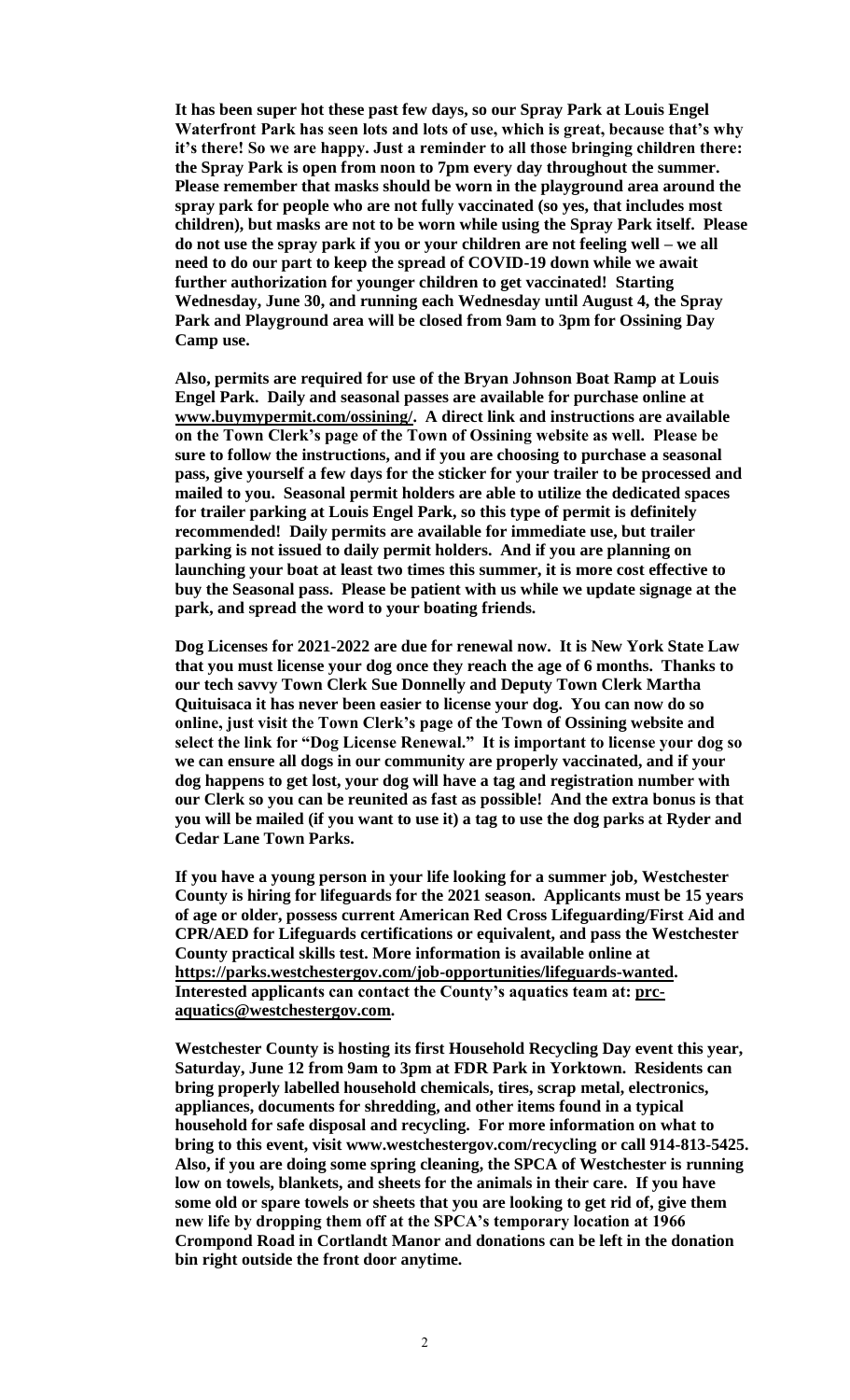**Ossining's Juneteenth celebrations will continue with the second-annual celebration at Louis Engel Park on Saturday, June 19 from 12noon to 2pm. The Town is proud to be co-sponsoring this event, which has been curated by the Juneteenth Council to recreate the momentous first Juneteenth celebration in Galveston, Texas in 1866 and will feature spoken word and musical performances. Thank you to the founders and members of the Juneteenth Council – Village Historian Joyce Sharrock Cole, Juanda Dabbs, Community Equity Task Force co-chair Althema Goodson, and School Board Trustee Diana Lemon – for organizing this year's festivities and for their continued efforts to uplift and empower the Black Community in Ossining, and educate us all on our nation's rich and complex history.** 

**Also, please remember, all of these exciting programs and offerings are only available because we have made such great progress with our vaccination numbers. Governor Cuomo announced that once New York State hits at least 70% adults with at least one dose, most of COVID restrictions will be lifted. We are only 1.4% percent away! Everyone 12 years of age or older is now eligible for the vaccine. Walk-ins are available at the Westchester County Center for Johnson & Johnson vaccines, and appointments are available at the County Center for Pfizer vaccinations, the only vaccine that is currently available to 12- 15 year olds. Our local Ossining Volunteer Ambulance Corps will be distributing Johnson & Johnson vaccines on June 13 from 10am to 5pm at OVAC Headquarters at 8 Clinton Avenue and on June 19 from 9am to 1pm at the Ossining Farmers Market. OVAC frequently posts on their Facebook page if they have leftover doses available, too, so check them out. Each person that gets the vaccine gets us one step closer to a COVID-free summer – we can do it Ossining!** 

**Finally, and importantly, the New York State Emergency Rental Assistance Program (ERAP) is now open for applications. Visit** 

**otda.ny.gov/programs/emergency-rental-assistance to learn more and apply. If you need help completing the application, in Westchester County you can simply dial 211 and you will be connected with a local-to-you not-for-profit that can assist you with your application. This past year has been extremely challenging for so many people, and programs like ERAP are so important to getting us all back to normal.** 

**Councilmember Feldman spoke about the** *Get a Shot to Make Your Future* **COVID-19 vaccine incentive that NYS vaccine is hosting.** 

**V. LIAISON REPORTS**

## **VI. PUBLIC COMMENT ON AGENDA ITEMS**

## **VII. BOARD RESOLUTIONS**

**A. Approval of Minutes—Regular Meeting – May 25, 2021**

**Councilmember Wilcher moved and it was seconded by Councilmember Shaw that the following resolution be approved.** 

**Resolved, that the Town Board of the Town of Ossining hereby approves the May 25, 2021 minutes of the Regular Meeting as presented.**

**Motion: Carried**

### **B. Approval of Voucher Detail Report**

**Councilmember Wilcher moved and it was seconded by Councilmember Feldman that the following resolution be approved.**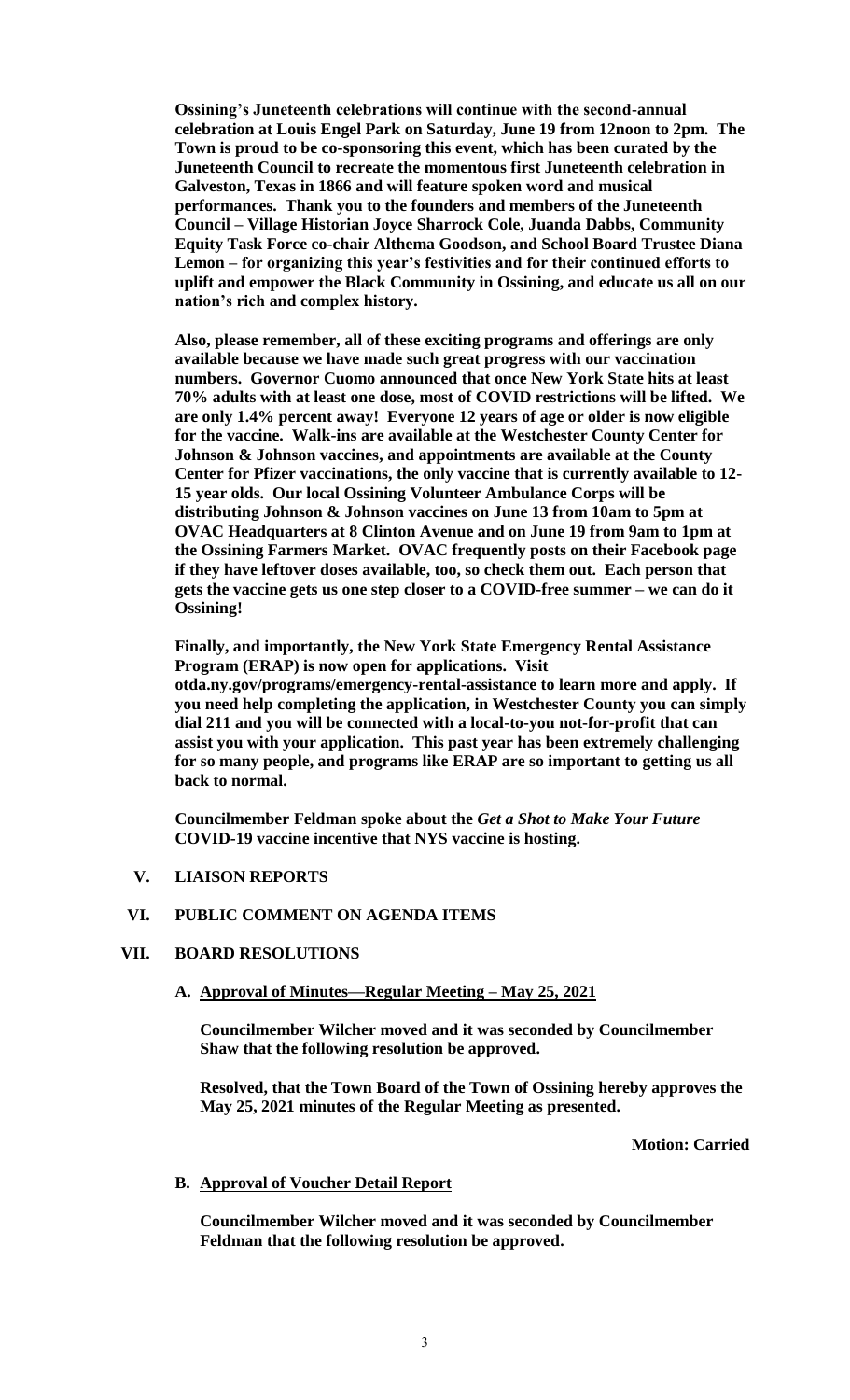**Resolved, that the Town Board of the Town of Ossining hereby approves the Voucher Detail Report dated June 8, 2021 in the amount of \$502,661.37**

**Motion: Carried**

## **C. TAX CERTIORARI - GMSUE INC., vs. Town of Ossining**

**Councilmember Shaw moved and it was seconded by Councilmember Feldman that the following resolution be approved.** 

**WHEREAS, proceedings pursuant to Article 7 of the Real Property Tax Law of the State of New York were instituted by GMSUE INC., against The Town of Ossining, New York to review the tax assessments made on Petitioner's property located at 1136 Pleasantville Road, Village of Briarcliff Manor in The Town of Ossining, N.Y., and designated on the tax assessment map of The Town of Ossining as Section 98.10, Block 1, Lot 48 for Tax Assessment Years 2015-2020; which proceedings are now pending in the Supreme Court of the State of New York, County of Westchester, under Index Nos.67361/15; 65054/16; 66633/17; 66684/18; 66304/19; and 62152/20; and** 

**WHEREAS, the above Petitioner has agreed to a compromise and settlement of such proceedings, subject to the approval of the Town Board, correcting and reducing the assessed valuation of its real property and improvements, as follows:**

**1136 Pleasantville Road, The Village of Briarcliff Manor, The Town of Ossining, N.Y. 10510** 

| <b>Assessment</b> | <b>Tax ID</b> | <b>Original Assessed</b> | <b>Reduction</b> | <b>Final</b>    |
|-------------------|---------------|--------------------------|------------------|-----------------|
| Year              | No.           | <b>Value</b>             |                  | <b>Assessed</b> |
|                   |               |                          |                  | <b>Value</b>    |
| 2015              | 98.10-1-48    | \$39,300                 | \$12,180         | \$27,120        |
| 2016              | 98.10-1-48    | \$454,400                | \$45,440         | \$408,960       |
| 2017              | 98.10-1-48    | \$454,400                | \$45,440         | \$408,960       |
| 2018              | 98.10-1-48    | \$425,000                | \$25,000         | \$400,000       |
| 2019              | 98.10-1-48    | \$425,000                | \$25,000         | \$400,000       |
| 2020              | 98.10-1-48    | \$425,000                | \$42,500         | \$382,500       |

**Section 98.10, Block 1, Lot 48**

**WHEREAS, any and all refunds necessitated by said settlement will be made without interest; and** 

**WHEREAS, the Town Board, upon the recommendation of the Assessor, concurred by The Counsel to The Town, finds the proposed settlement appropriate and in the best interest of the Town of Ossining; now therefore it is**

**RESOLVED, that settlement of the proceedings, on the terms set forth herein, is hereby accepted and approved, subject to the approval of the Supreme Court, Westchester County, wherein such proceedings are pending; and it is further**

**RESOLVED, that The Counsel to The Town is hereby authorized and directed to procure and execute any documents necessary to effectuate such settlement; and it is further**

**RESOLVED, subject to the approval of the Supreme Court, Westchester County, that the Assessor is authorized and directed to make the changes and corrections to the individual unit assessment on the tax assessment roll of the Town of Ossining, which will be ordered pursuant to the Consent**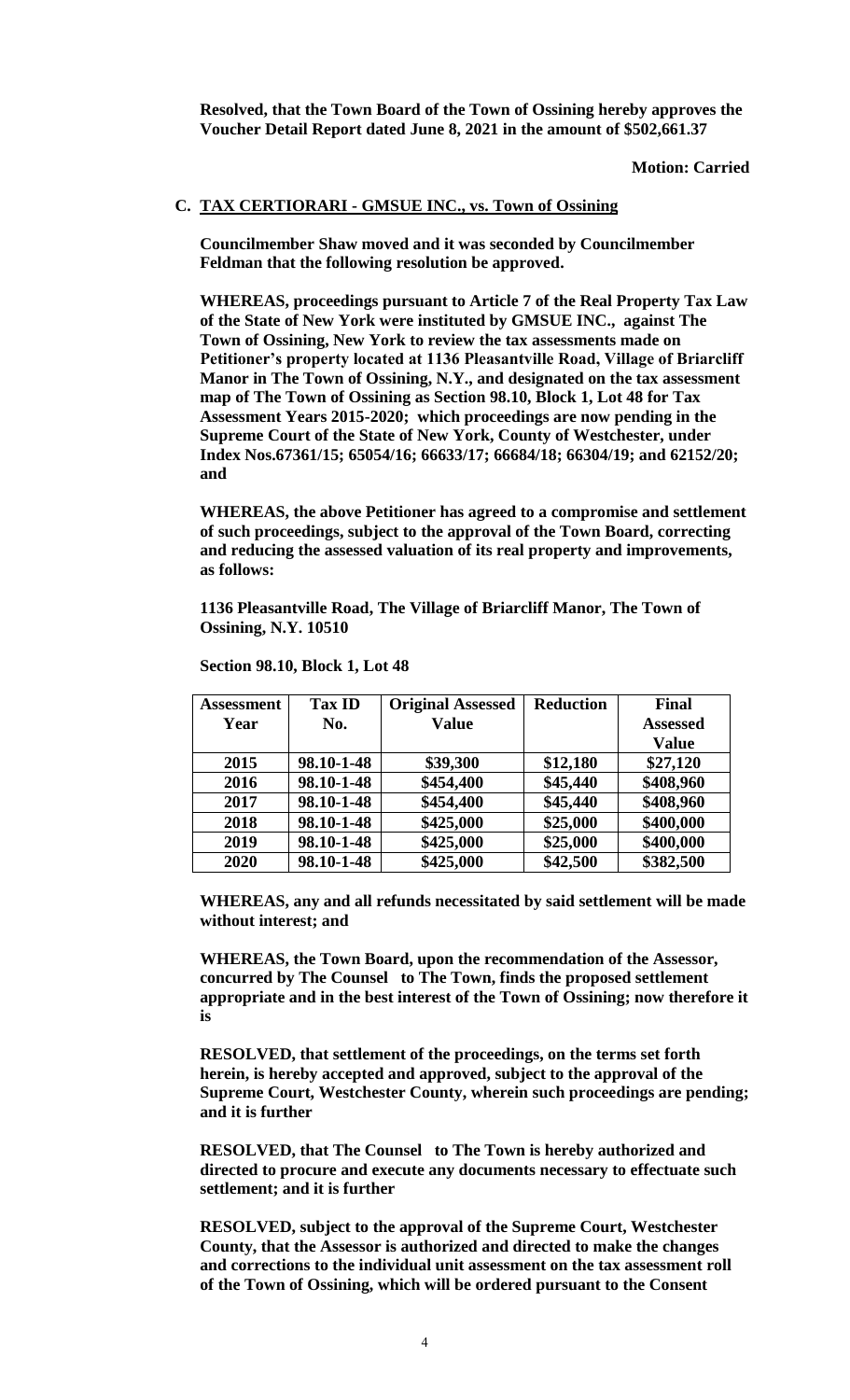**Judgment to be entered in accordance with the terms of this settlement, and the Receiver of Taxes is authorized and directed to process and pay the refund of Town of Ossining taxes estimated to be \$ 293.23, which will be ordered pursuant to said Consent Judgment.** 

**Supervisor Levenberg said the following: We have a few Tax Certiorari resolutions on our agenda like this one. Thankfully, the refunds due to these property owners from the Town are relatively small. This is due in no small part to our Assessor Fernando Gonzalez maintaining our roll at full market value, ensuring that the Town's Assessed Values are almost always accurate. And thank you to our Town Prosecutor, Stephen Dewey, for always going to bat for the Town during these negotiations to arrive at fair settlements.** 

**Motion: Carried**

## **D. TAX CERTIORARI - 191 Enterprises Corp. vs. Town of Ossining**

**Councilmember Wilcher moved and it was seconded by Councilmember Shaw that the following resolution be approved.** 

**WHEREAS, proceedings pursuant to Article 7 of the Real Property Tax Law of the State of New York were instituted by 191 Enterprises Corp. against The Town of Ossining, New York to review the tax assessments made on Petitioner's property located at 191 North Highland Avenue in The Town of Ossining, N.Y. 10562, and designated on the tax assessment map of The Town of Ossining as Section 89.11, Block 1, Lot 82 for Tax Assessment Years 2016-2020; which proceedings are now pending in the Supreme Court of the State of New York, County of Westchester, under Index Nos.63660/2016; 65196/2017; 67335/2018; 66914/2019; 60602/2020; and** 

**WHEREAS, the above Petitioner has agreed to a compromise and settlement of such proceedings, subject to the approval of the Town Board, correcting and reducing the assessed valuation of its real property and improvements, as follows:**

**191 North Highland Avenue, The Village of Ossining, in The Town of Ossining, N.Y. 10562** 

| Assessment | <b>Tax ID</b> | <b>Original Assessed</b> | <b>Reduction</b> | Final           |
|------------|---------------|--------------------------|------------------|-----------------|
| Year       | No.           | <b>Value</b>             |                  | <b>Assessed</b> |
|            |               |                          |                  | <b>Value</b>    |
| 2016       | 89.11-1-82    | \$1,013,100              | \$51,100         | \$962,000       |
| 2017       | 89.11-1-82    | \$1,013,100              | \$51,100         | \$962,000       |
| 2018       | 89.11-1-82    | \$1,013,000              | \$101,300        | \$911,700       |
| 2019       | 89.11-1-82    | \$1,013,000              | \$101,300        | \$911,700       |
| 2020       | 89.11-1-82    | \$911,700                | \$0              | \$911,700       |

**Section 89.11, Block 1, Lot 82**

**WHEREAS, any and all refunds necessitated by said settlement will be made without interest; and** 

**WHEREAS, the Town Board, upon the recommendation of the Assessor, concurred by The Counsel to The Town, finds the proposed settlement appropriate and in the best interest of the Town of Ossining; now therefore it is**

**RESOLVED, that settlement of the proceedings, on the terms set forth herein, is hereby accepted and approved, subject to the approval of the Supreme Court, Westchester County, wherein such proceedings are pending; and it is further**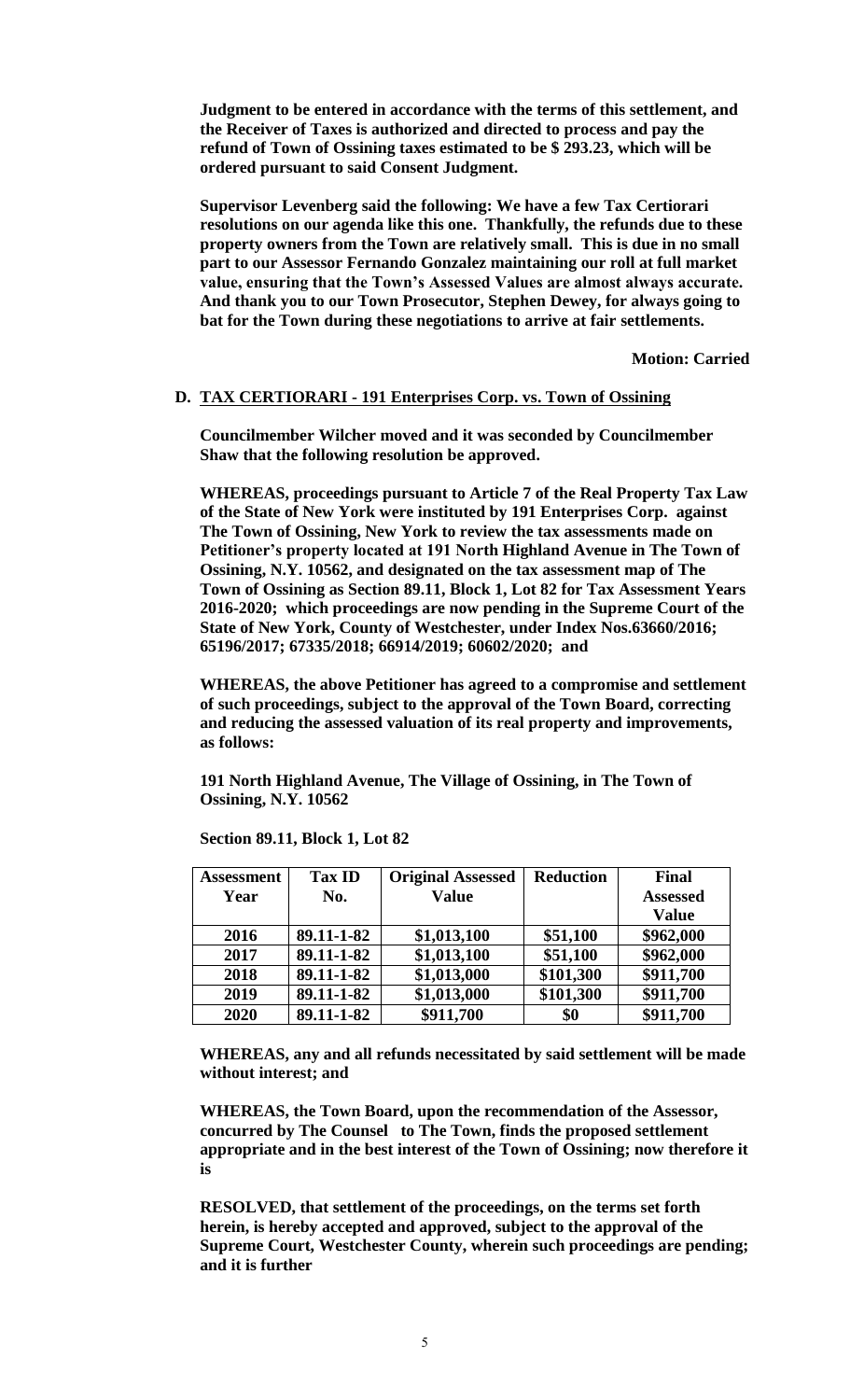**RESOLVED, that The Counsel to The Town is hereby authorized and directed to procure and execute any documents necessary to effectuate such settlement; and it is further**

**RESOLVED, subject to the approval of the Supreme Court, Westchester County, that the Assessor is authorized and directed to make the changes and corrections to the individual unit assessment on the tax assessment roll of the Town of Ossining, which will be ordered pursuant to the Consent Judgment to be entered in accordance with the terms of this settlement, and the Receiver of Taxes is authorized and directed to process and pay the refund of Town of Ossining taxes estimated to be \$ 293.74, which will be ordered pursuant to said Consent Judgment.** 

**Motion: Carried**

## **E. TAX CERTIORARI - NSRR Realty LLC vs. Town of Ossining**

**Councilmember Feldman moved and it was seconded by Councilmember Wilcher that the following resolution be approved.** 

**WHEREAS, proceedings pursuant to Article 7 of the Real Property Tax Law of the State of New York were instituted by NSSR Realty LLC against The Town of Ossining, New York to review the tax assessments made on Petitioner's property located at 532 North State Road, Town of Ossining, New York 10562, and designated on the tax assessment map of The Town of Ossining as Section 90.15, Block 2 and Lot 17, and also Section 90.15, Block 2 and Lot 18 for Tax Assessment Years 2016-2020; which proceedings are now pending in the Supreme Court of the State of New York, County of Westchester, under Index Nos. 63732/16; 64562/17; 64908/18; 65005/19; and 60372/20; and** 

**WHEREAS, the above Petitioner has agreed to a compromise and settlement of such proceedings, subject to the approval of the Town Board, correcting and reducing the assessed valuation of its real property and improvements, as follows:**

**532 North State Road, Town of Ossining, N.Y. 10562** 

| <b>Assessment</b> | <b>Tax ID</b> | <b>Original Assessed</b> | <b>Reduction</b> | <b>Final</b>    |
|-------------------|---------------|--------------------------|------------------|-----------------|
| Year              | No.           | <b>Value</b>             |                  | <b>Assessed</b> |
|                   |               |                          |                  | <b>Value</b>    |
| 2016              | 90.15-2-17    | \$476,300                | \$0              | \$476,300       |
| 2017              | 90.15-2-17    | \$476,300                | \$0              | \$476,300       |
| 2018              | 90.15-2-17    | \$502,200                | \$22,200         | \$480,000       |
| 2019              | 90.15-2-17    | \$502,200                | \$22,200         | \$480,000       |
| 2020              | 90.15-2-17    | \$533,600                | \$53,600         | \$480,100       |

**Section 90.15, Block 2, Lot 17**

**and**

**532 North State Road, Town of Ossining, N.Y. 10562**

**Section 90.15, Block 2, Lot 18**

| <b>Assessment</b> | <b>Tax ID</b>    | <b>Original Assessed</b> | <b>Reduction</b> | <b>Final</b>    |
|-------------------|------------------|--------------------------|------------------|-----------------|
| Year              | No.              | <b>Value</b>             |                  | <b>Assessed</b> |
|                   |                  |                          |                  | <b>Value</b>    |
| 2016              | 90.15-2-18       | \$797,800                | \$0              | \$797,800       |
| 2017              | $90.15 - 2 - 18$ | \$797,800                | \$0              | \$797,800       |
| 2018              | $90.15 - 2 - 18$ | \$797,800                | \$0              | \$797,800       |
| 2019              | 90.15-2-18       | \$797,800                | \$0              | \$797,800       |
| 2020              | 90.15-2-18       | \$797,800                | \$0              | \$797,800       |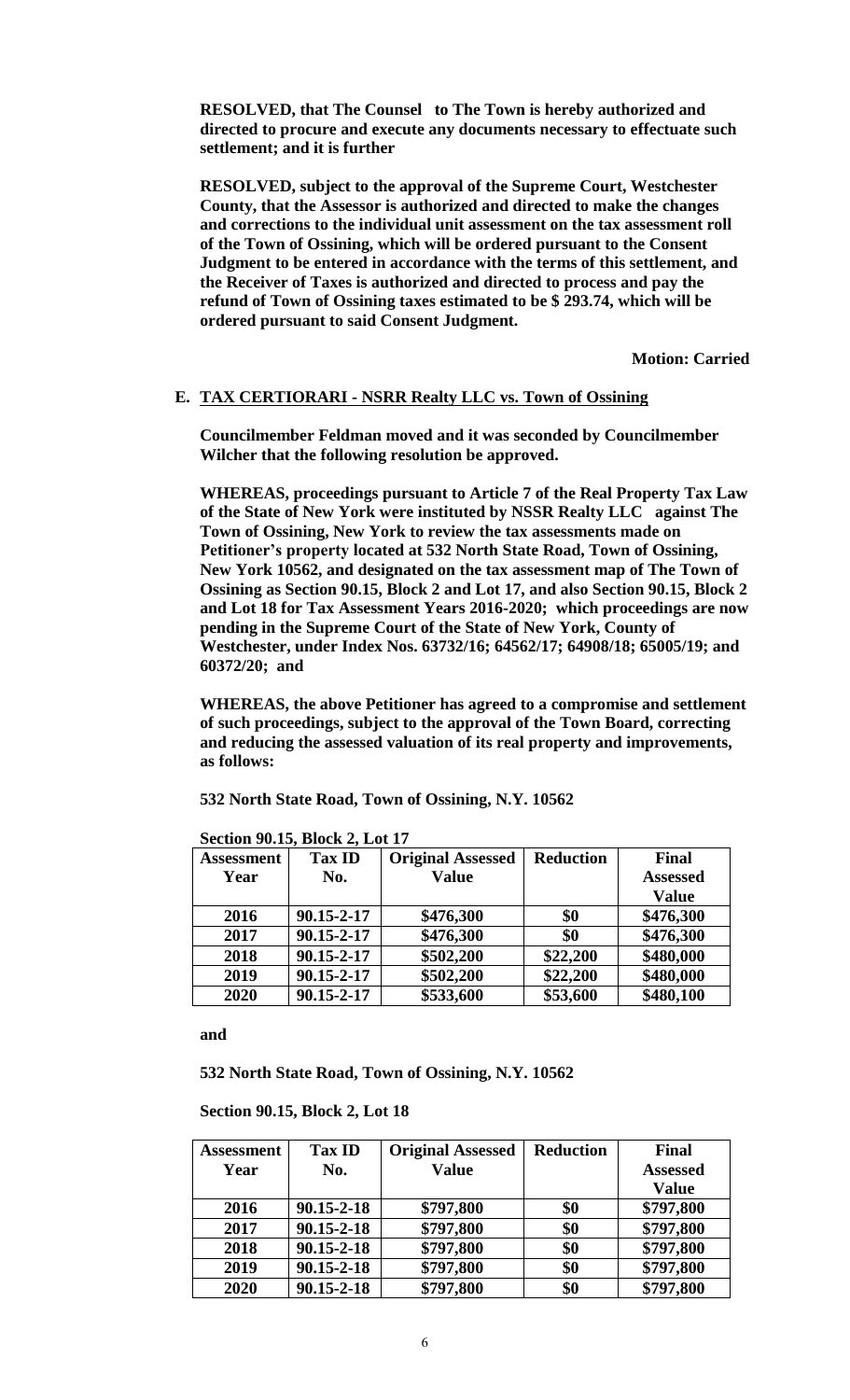**WHEREAS, any and all refunds necessitated by said settlement will be made without interest; and** 

**WHEREAS, the Town Board, upon the recommendation of the Assessor, concurred by The Counsel to The Town, finds the proposed settlement appropriate and in the best interest of the Town of Ossining; now therefore it is**

**RESOLVED, that settlement of the proceedings, on the terms set forth herein, is hereby accepted and approved, subject to the approval of the Supreme Court, Westchester County, wherein such proceedings are pending; and it is further**

**RESOLVED, that The Counsel to The Town is hereby authorized and directed to procure and execute any documents necessary to effectuate such settlement; and it is further**

**RESOLVED, subject to the approval of the Supreme Court, Westchester County, that the Assessor is authorized and directed to make the changes and corrections to the individual unit assessment on the tax assessment roll of the Town of Ossining, which will be ordered pursuant to the Consent Judgment to be entered in accordance with the terms of this settlement, and the Receiver of Taxes is authorized and directed to process and pay the refund of Town of Ossining taxes estimated to be \$ 348.86, which will be ordered pursuant to said Consent Judgment.** 

**Motion: Carried**

## **F. TAX CERTIORARI - M & M Realty Corp. vs. Town of Ossining**

**Councilmember Feldman moved and it was seconded by Councilmember Wilcher that the following resolution be approved.**

**WHEREAS, proceedings pursuant to Article 7 of the Real Property Tax Law of the State of New York were instituted by M & M Realty Corp. against The Town of Ossining, New York to review the tax assessments made on Petitioner's property located at 520 North State Road, Town of Ossining, New York 10562, and designated on the tax assessment map of The Town of Ossining as Section 90.19, Block 2 and Lot 19, for Tax Assessment Years 2016-2020; which proceedings are now pending in the Supreme Court of the State of New York, County of Westchester, under Index Nos. 663733/16; 64570/17; 64909/18; 65003/19 and 60373/20; and** 

**WHEREAS, the above Petitioner has agreed to a compromise and settlement of such proceedings, subject to the approval of the Town Board, correcting and reducing the assessed valuation of its real property and improvements, as follows:**

**520 North State Road, Town of Ossining, N.Y. 10562** 

**Section 90.19, Block 2, Lot 19**

| <b>Assessment</b> | <b>Tax ID</b>    | <b>Original Assessed</b> | <b>Reduction</b> | Final           |
|-------------------|------------------|--------------------------|------------------|-----------------|
| Year              | No.              | <b>Value</b>             |                  | <b>Assessed</b> |
|                   |                  |                          |                  | <b>Value</b>    |
| 2016              | 90.19-2-19       | \$661,200                | \$100,400        | \$560,800       |
| 2017              | 90.19-2-19       | \$661,200                | \$100,400        | \$560,800       |
| 2018              | $90.19 - 2 - 19$ | \$690,000                | \$130,600        | \$559,400       |
| 2019              | $90.19 - 2 - 19$ | \$690,000                | \$55,600         | \$634,400       |
| 2020              | 90.19-2-19       | \$691,000                | \$55,600         | \$635,400       |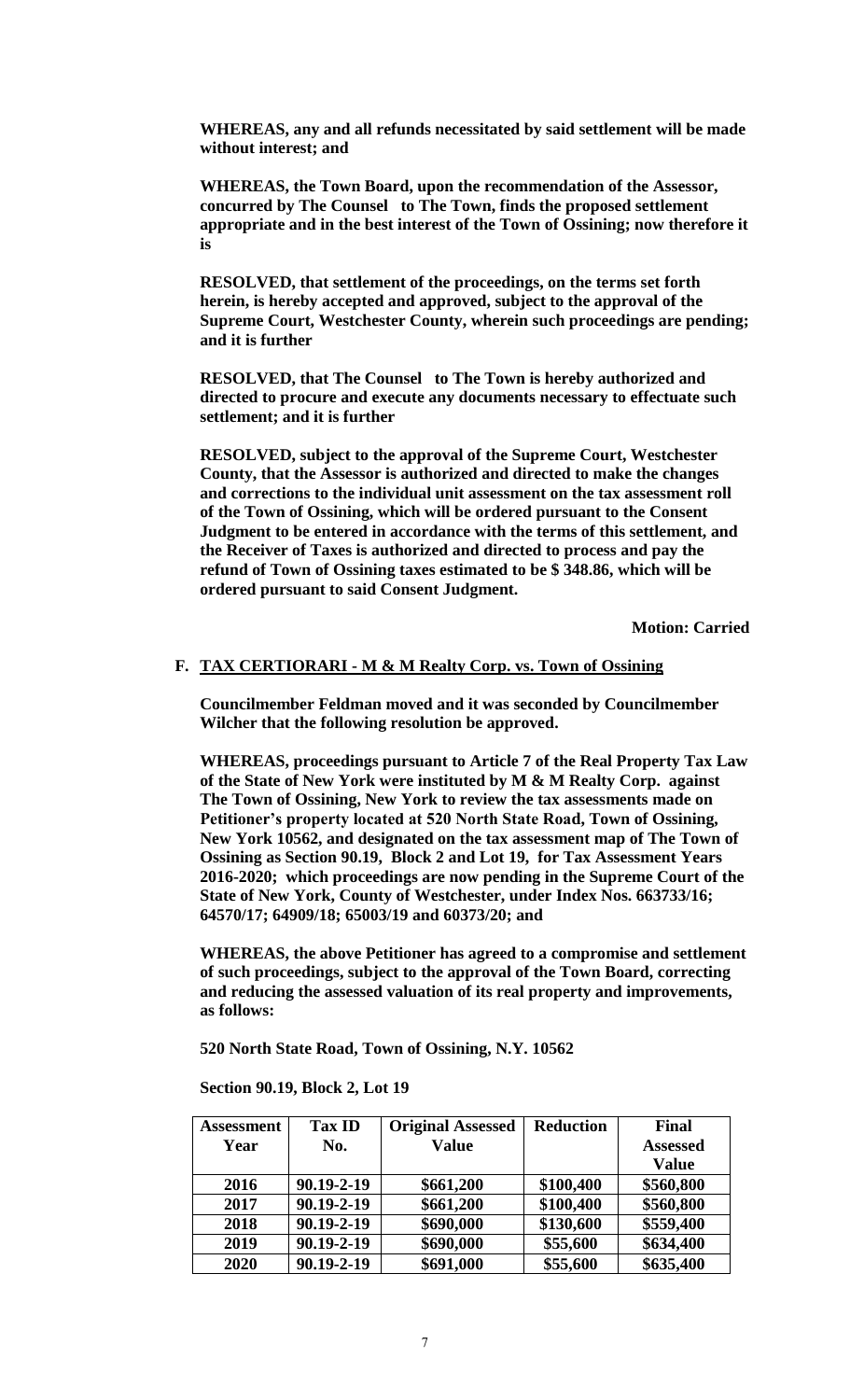### **and**

### **520 North State Road, Town of Ossining, N.Y. 10562**

**Section 90.19, Block 2, Lot 20**

| Assessment | <b>Tax ID</b>    | <b>Original Assessed</b> | <b>Reduction</b> | <b>Final</b>    |
|------------|------------------|--------------------------|------------------|-----------------|
| Year       | No.              | <b>Value</b>             |                  | <b>Assessed</b> |
|            |                  |                          |                  | <b>Value</b>    |
| 2016       | $90.19 - 2 - 20$ | \$19,600                 | \$0              | \$19,600        |
| 2017       | $90.19 - 2 - 20$ | \$19,600                 | \$0              | \$19,600        |
| 2018       | $90.19 - 2 - 20$ | \$20,300                 | \$0              | \$20,300        |
| 2019       | $90.19 - 2 - 20$ | \$20,300                 | \$0              | \$20,300        |
| 2020       | $90.19 - 2 - 20$ | \$20,300                 | \$0              | \$20,300        |

**And** 

**520 North State Road, Ossining, N.Y. 10562**

**Section 90.19, Block 2, Lot 21**

| Assessment | <b>Tax ID</b>    | <b>Original Assessed</b> | <b>Reduction</b> | <b>Final</b>    |
|------------|------------------|--------------------------|------------------|-----------------|
| Year       | No.              | <b>Value</b>             |                  | <b>Assessed</b> |
|            |                  |                          |                  | <b>Value</b>    |
| 2016       | $90.19 - 2 - 21$ | \$19,600                 | \$0              | \$19,600        |
| 2017       | $90.19 - 2 - 21$ | \$19,600                 | \$0              | \$19,600        |
| 2018       | $90.19 - 2 - 21$ | \$20,300                 | \$0              | \$20,300        |
| 2019       | 90.19-2-21       | \$20,300                 | \$0              | \$20,300        |
| 2020       | 90.19-2-21       | \$20,300                 | \$0              | \$20,300        |

**WHEREAS, any and all refunds necessitated by said settlement will be made without interest; and** 

**WHEREAS, the Town Board, upon the recommendation of the Assessor, concurred by The Counsel to The Town, finds the proposed settlement appropriate and in the best interest of the Town of Ossining; now therefore it is**

**RESOLVED, that settlement of the proceedings, on the terms set forth herein, is hereby accepted and approved, subject to the approval of the Supreme Court, Westchester County, wherein such proceedings are pending; and it is further**

**RESOLVED, that The Counsel to The Town is hereby authorized and directed to procure and execute any documents necessary to effectuate such settlement; and it is further**

**RESOLVED, subject to the approval of the Supreme Court, Westchester County, that the Assessor is authorized and directed to make the changes and corrections to the individual unit assessment on the tax assessment roll of the Town of Ossining, which will be ordered pursuant to the Consent Judgment to be entered in accordance with the terms of this settlement, and the Receiver of Taxes is authorized and directed to process and pay the refund of Town of Ossining taxes estimated to be \$ 3,044.10, which will be ordered pursuant to said Consent Judgment.** 

**Motion: Carried**

#### **G. Resolution Modifying Town Board Meeting Schedule**

**Councilmember Feldman moved and it was seconded by Councilmember Wilcher that the following resolution be approved.**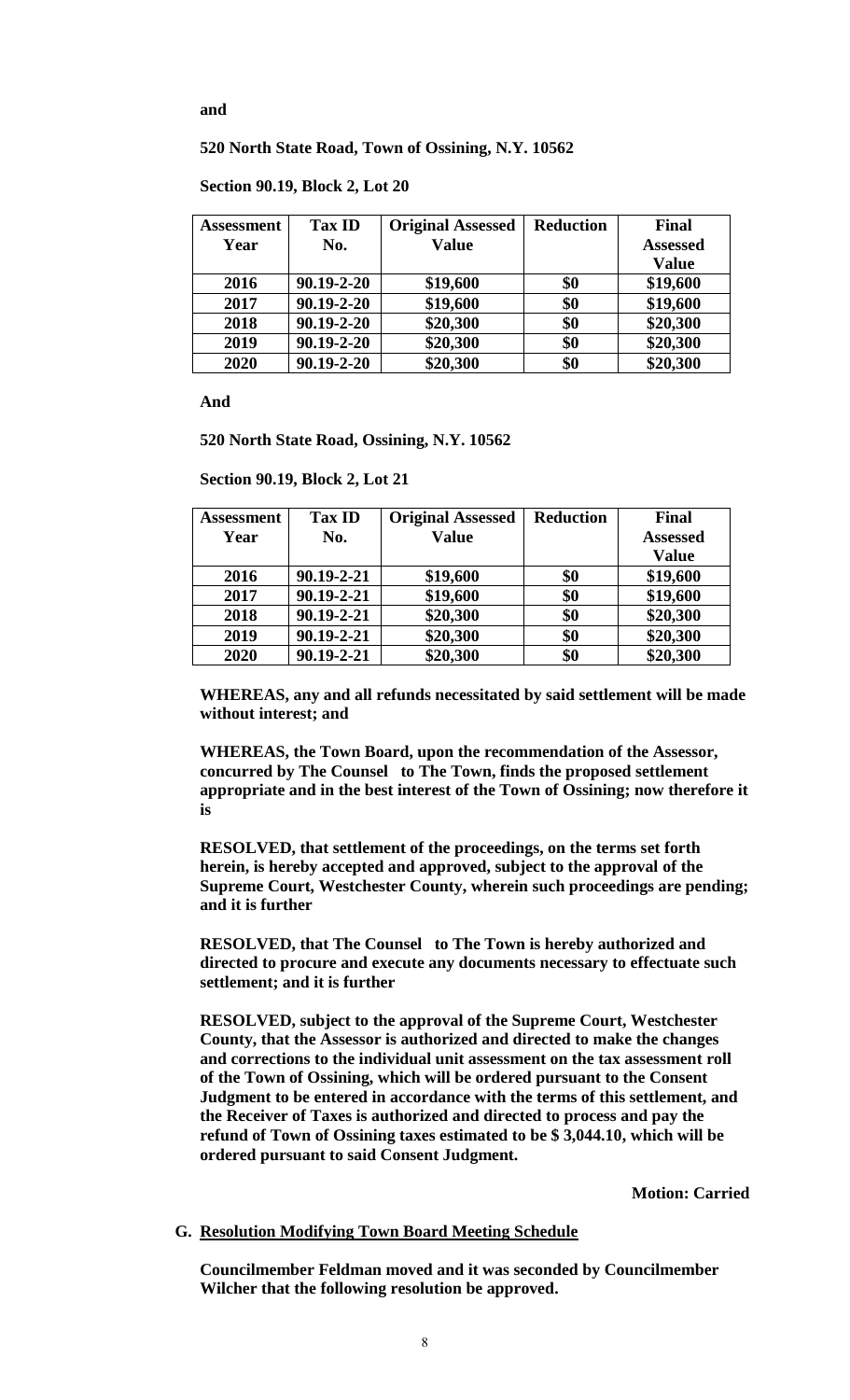**WHEREAS, at its annual reorganizational meeting, the Town Board established by resolution its meeting schedule for the year, with its work sessions generally held on the first and third Tuesdays of the month and its legislative sessions generally held on the second and fourth Tuesdays of the month, subject to certain modifications; and**

**WHEREAS, it has come to the Town Board's attention that there are certain conflicts with its meeting schedule that the Board wishes to address, including its June 22, 2021 legislative session that is the date of the primary, which the Town Clerk will be responsible for administering, and its September 9, 2021 work session that is the date of the Westchester Municipal Officers Association Meeting, which certain Town Board members will be attending; and**

**WHEREAS, the Town Board also wishes to cancel two work sessions over the summer in anticipation of lighter agendas due to Board members, Town employees and the public enjoying summer vacations; and**

## **NOW THEREFORE,**

**BE IT RESOLVED, the Town Board hereby modifies its meeting schedule as follows:**

- **The legislative session scheduled for Tuesday, June 22, 2021 will be held on Monday, June 21, 2021 at 7:30pm via Zoom videoconferencing in accordance with the Governor's Executive Orders 202.1 and 202.15, as subsequently extended**
- **The work session scheduled for Thursday, September 9, 2021 will be held on Wednesday, September 8, 2021 at 7:30pm via Zoom videoconferencing in accordance with the Governor's Executive Orders 202.1, as subsequently extended, or if Zoom videoconferencing is no longer an option, at the Ossining Municipal Building, 16 Croton Avenue, Ossining, NY;**

**BE IT FURTHER RESOLVED, the Town Board hereby cancels the following Town Board meetings:**

- **Tuesday, July 20, 2021 work session**
- **Tuesday, August 17, 2021 work session**

**BE IT FURTHER RESOLVED, the Town Clerk is hereby directed to notice said meetings as required by law.** 

**Supervisor Levenberg said the following: As the resolution states, there are a few changes we need to make to our schedule, first in order to avoid conflict with the upcoming primary election which our Clerk's office needs to supervise as our liaison to the Board of Elections, then over the summer to lighten our schedule as we have done in the past by cancelling two Work Sessions, and finally, to adjust our first Work Session in September to avoid both Rosh Hashanah and an upcoming Westchester Municipal Officials Association meeting.**

**Motion: Carried**

# **H. Call for Public Hearing: Community Development Block Grant 2022-2024 Application Cycle**

**Councilmember Feldman moved and it was seconded by Councilmember Wilcher that the following resolution be approved.** 

**Resolved, that the Town Board of the Town of Ossining hereby calls for a public hearing in the matter of the Town's applications to the Community**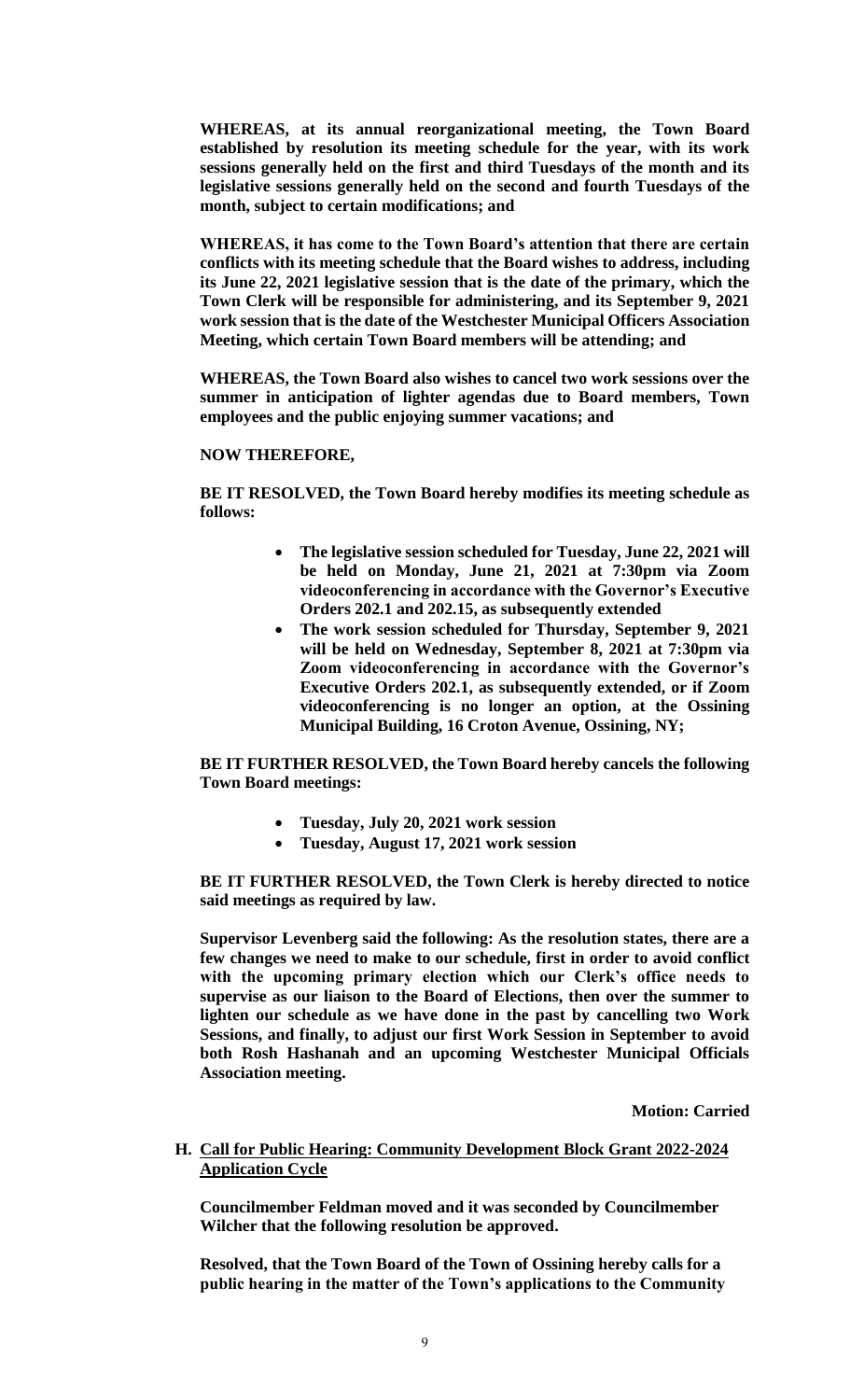**Development Block Grant 2022-2024 Application Cycle as part of the Westchester County Urban County Consortium to be held at 7:30pm on Monday, June 21, 2021; and** 

**Be it further Resolved, that pursuant to the Governor's Executive Orders 202.1 and 202.15, and subsequently extended, this public hearing will be held via videoconferencing only, with the information to participate in the public hearing to be duly noticed and circulated in accordance with the requirements for noticing public hearings.** 

**Supervisor Levenberg said the following: In anticipation of the June 25 deadline for our CDBG grant applications, we will be holding a public hearing on June 21 for the public to comment on our proposed projects and budgets. We are still crunching the numbers, but we are hopeful that with this grant funding, we are able to complete some high impact, important projects for the community, without overburdening the taxpayers.**

**Motion: Carried**

#### **I. Personnel – Seasonal Intermediate Clerk – Town Justice Court**

**Councilmember Wilcher moved and it was seconded by Councilmember Feldman that the following resolution be approved.** 

**Resolved, that the Town Board of the Town of Ossining appoints Stephanie Coraisaca, Ossining, to the seasonal position of Intermediate Clerk in the Town Justice Court at an hourly rate of \$15, effective June 21, 2021.** 

**Supervisor Levenberg said the following: Stephanie is a soon to be OHS grad, who will be helping out in our Justice Court over the summer while one of our full time employees is on maternity leave. The latest addition to our court arrived over the weekend – welcome Mila Lilley to the world! – so we can't wait for Stephanie to get started.**

**Motion: Carried**

#### **J. Promotion – Appointment – Town of Ossining Highway Department**

**Councilmember Wilcher moved and it was seconded by Councilmember Feldman that the following resolution be approved.** 

**Resolved, that the Town Board of the Town of Ossining promotes Alicia Santucci from the temporary to probationary position of part-time Office Assistant (Automated Systems) in the Town of Ossining Highway Department, effective June 8, 2021; and**

**Be it further Resolved, that Ms. Santucci's hourly rate remains at \$18 for 2021.** 

**Supervisor Levenberg said the following: Although Alicia Santucci has been working part-time in our Highway Department for about a year and a half now, we had some things to straighten out with Civil Service with her title. Alicia recently passed the Civil Service test with flying colors, so we are finally clearing up the issue with Civil Service with this resolution. Thank you Alicia for all your hard work – we are happy to have you staying on for the long haul!**

**Motion: Carried**

**K. Contract – Sing Sing Kill Brewery, LLC.**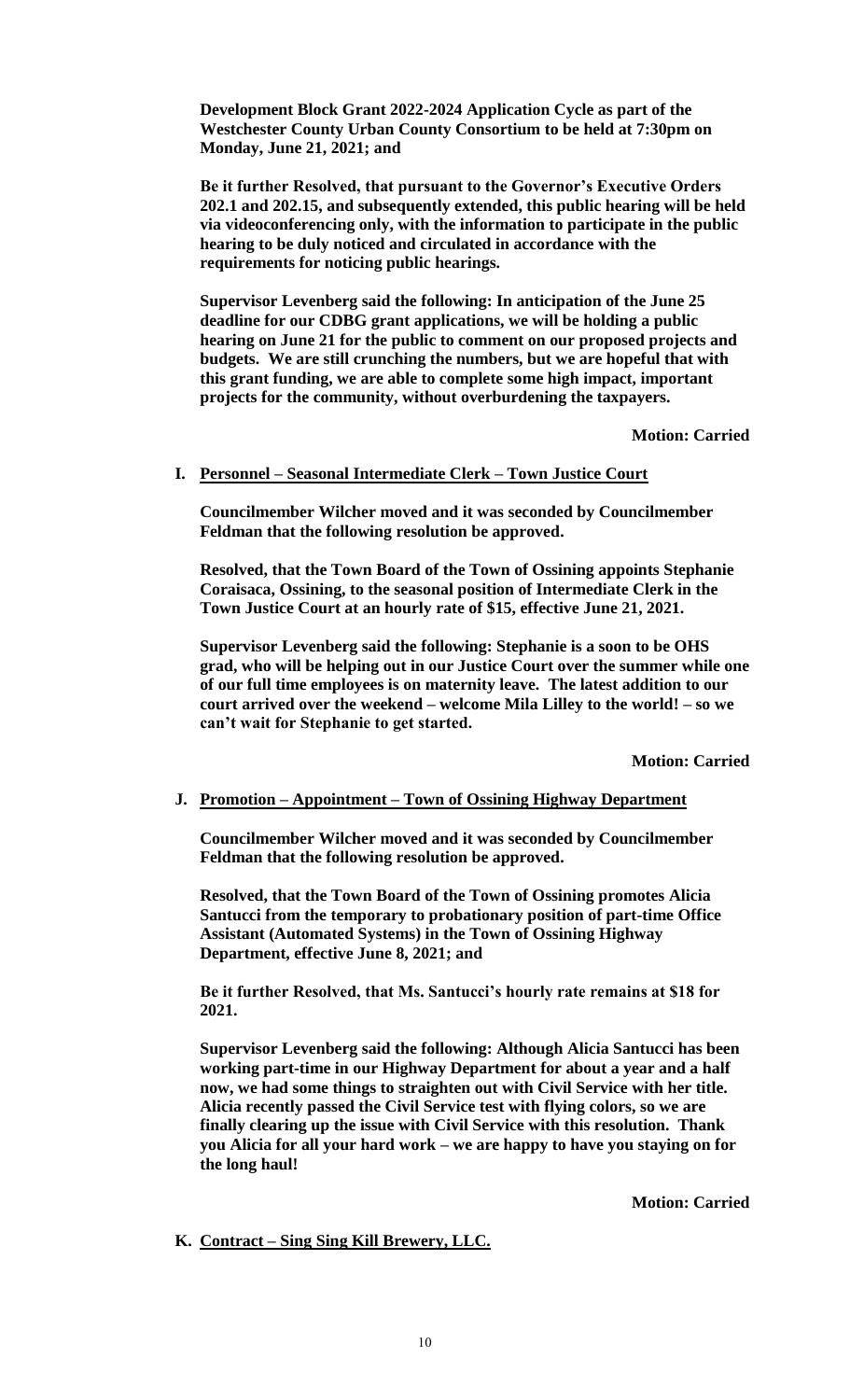**Councilmember Feldman moved and it was seconded by Councilmember Wilcher that the following resolution be approved.** 

**Resolved, that the Town Board of the Town of Ossining authorizes the Supervisor to sign an agreement with Sing Sing Kill Brewery, LLC. ("SSKB") for SSKB to curate a craft beverage corral during the 2021 Summer Concert Series and Fireworks Celebration events.** 

**Supervisor Levenberg said the following: We are excited to be welcoming back Sing Sing Kill Brewery to the Summer Concert Series and finally bringing to life the Craft Beverage Corral SSKB had proposed for the 2020 season, which of course could not happen. This resolution approves a contract with SSKB laying out the terms of the Town's relationship with the brewery for these events, and the next resolution approves the paperwork that needs to be completed for the State Liquor Authority to allow SSKB to obtain the necessary Special Events Permit for the summer.** 

**Motion: Carried**

### **L. New York State Liquor Authority Special Event Permit Application – Summer Concert Series and Fireworks Celebration**

**Councilmember Wilcher moved and it was seconded by Councilmember Shaw that the following resolution be approved.** 

**Resolved that the Town Board of the Town of Ossining hereby authorizes the Supervisor to sign the Landlord Authorization Form for the New York State Liquor Authority Special Event Permit Application made by Sing Sing Kill Brewery, LLC, for the craft beverage corral at the Summer Concert Series and Fireworks Celebration at Louis Engel Park on Fridays, July 2, 9, 16, 23, & 30, August 6, 13, 20, & 27, September 3, 2021 with rain dates for the July and August concerts for the Sundays following the scheduled Friday dates, and for the September Fireworks Celebration of September 10, 2021; and** 

**Be it further Resolved, that the applicant will provide proof of insurance and the letter of indemnity to the Town in a form acceptable to Counsel to the Town.** 

**Motion: Carried**

#### **M. Tax Payment Plan – 18 Forest Avenue**

**Councilmember Feldman moved and it was seconded by Councilmember Shaw that the following resolution be approved as amended.** 

**Whereas, the Town of Ossining is required to collect Town, County and School taxes for the municipality, with the onus on the Town to make whole the County and School District for any uncollected taxes; and** 

**Whereas, the Receiver of Taxes has been approached by a property owner requesting a short-term payment plan for the property at 18 Forest Avenue, Tax Parcel Designation ID# 89.16-4-64; and** 

**Whereas, the Town Board, pursuant to Article 5 of Chapter 180 of the Ossining Town Code, as authorized by section 1184 of the New York Real Property Tax Law, before entry of a final judgment, may withdraw a parcel for which payment of real property taxes is delinquent, from a foreclosure proceeding and enter into an installment plan for payment of all delinquent taxes, as well as interest and penalties, and does occasionally grant such a plan and has the discretion to accept or reject any proposal by a residential property owner, providing the owner meets the eligibility requirements set forth in section 180-17 of the Town Code and the payment plan conforms to**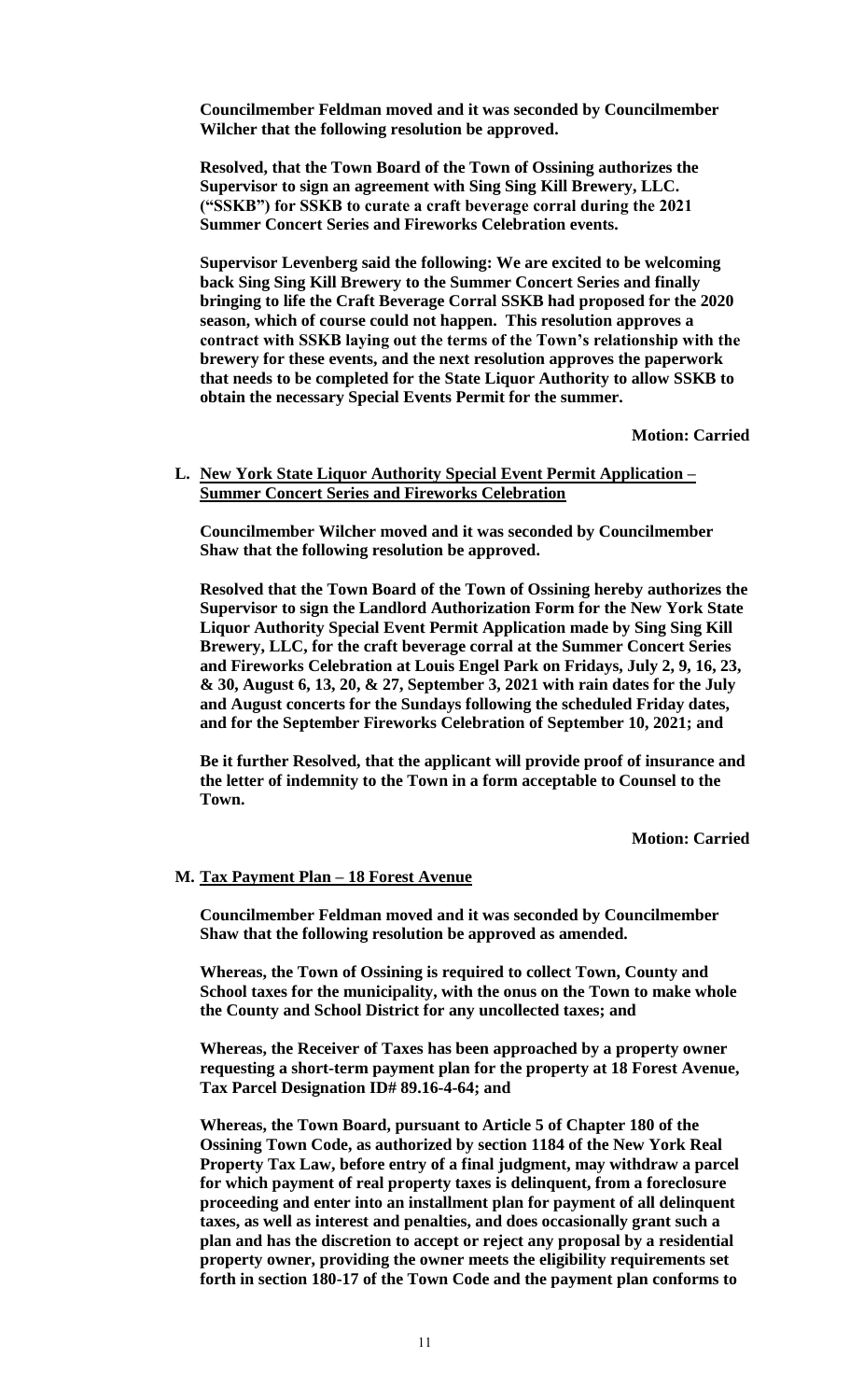**the requirements for such a repayment plan set forth in section 180-18 of the Town Code;** 

**Now, therefore be it Resolved, that the Town Board of the Town of Ossining hereby grants the aforementioned payment plan, which terms comply with the Town Code, to this property owner, who has been determined to be eligible, with the understanding that this sets no precedent going forward for this or any other property in the future.**

**Motion: Carried**

## **N. Memorandum of Understanding – 593 North State Road**

**Councilmember Shaw moved and it was seconded by Councilmember Wilcher that the following resolution be approved.** 

**BE IT RESOLVED, the Town Board hereby authorizes the Town Supervisor to enter into a memorandum of understanding with 593 North State Road LLC, the owner of 593 North State Road, Ossining, New York, with respect to a Town water main located underneath its property.**

**Motion: Carried**

## **O. Stormwater Management System Maintenance and Easement Agreement – Parth Knolls**

**Councilmember Feldman moved and it was seconded by Councilmember Shaw that the following resolution be approved.** 

**WHEREAS, as a condition of the site plan approval granted by the Planning Board, Parth Knolls LLC is required to enter into a stormwater facilities maintenance agreement with the Town to ensure the stormwater management system approved by the Planning Board is constructed and installed by the Applicant in accordance with the approved project documents and all applicable NYSDEC regulations, standards and guidelines for the project and thereafter is maintained, cleaned, repaired, replaced and restored in perpetuity by the Applicant to ensure optimum performance; and**

**NOW THEREFORE,** 

**BE IT RESOLVED, the Town Board hereby authorizes the Supervisor to execute a Stormwater Management System Maintenance and Easement Agreement with Parth Knolls LLC, and**

**BE IT FURTHER RESOLVED, the Supervisor is authorized to sign all documents reasonably necessary to have the agreement recorded with the County Clerk.**

**Supervisor Levenberg said the following: The Parth Knolls project is close to obtaining its temporary Certificate of Occupancy and the site plan approval stipulates that a Stormwater Management System Maintenance and Easement agreement needs to be executed with the Town prior to obtaining the temporary CO. Thank you to our Town Counsel, Christie Addona and Kathy Zalantis for helping to shepherd these remaining administrative items along.**

**Motion: Carried**

#### **VIII. CORRESPONDENCE TO BE RECEIVED AND FILED**

**Councilmember Feldman moved and it was seconded by Councilmember Shaw that the following resolution be approved.**